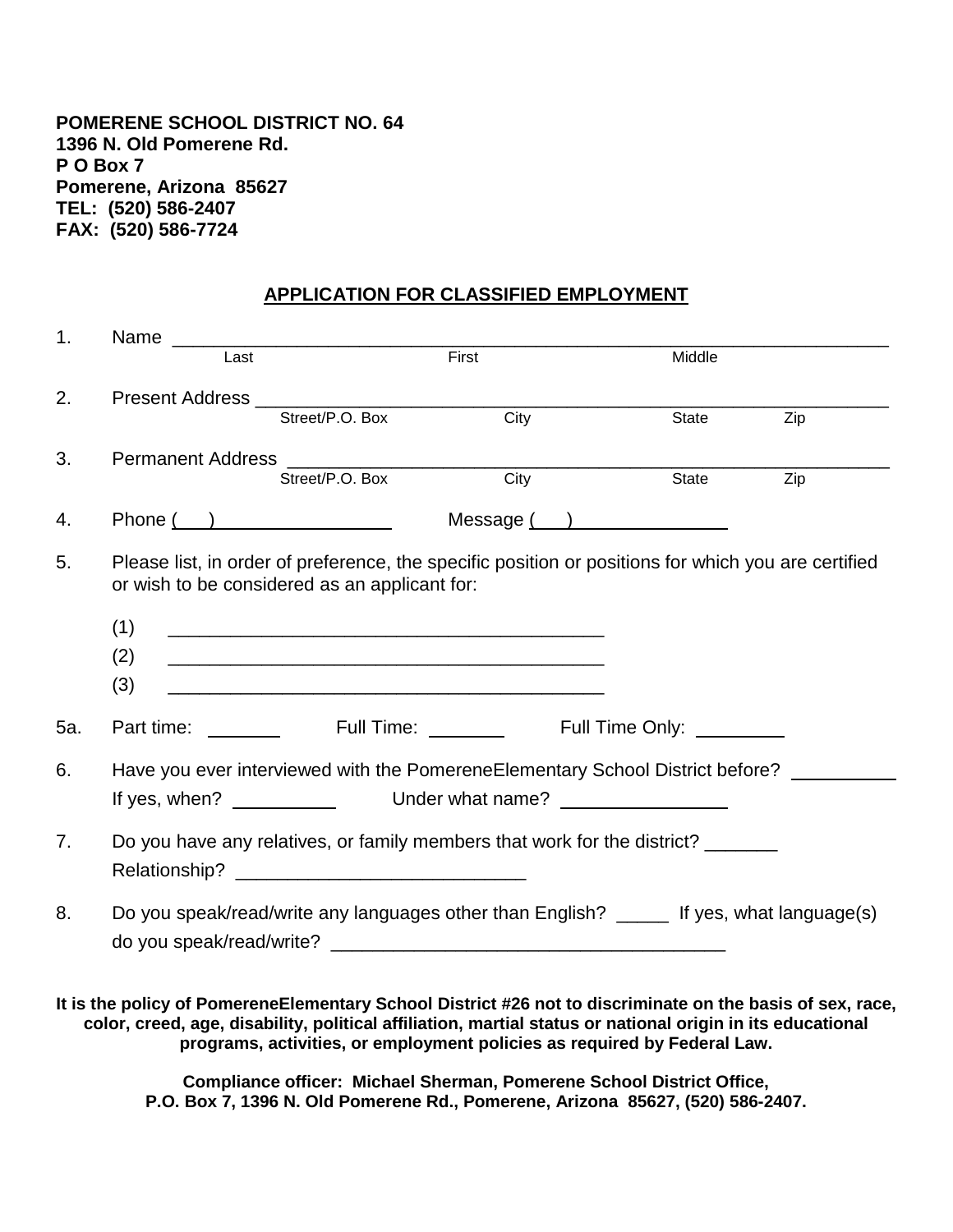| certification                     | Note: All candidates for positions with the PomereneSchool District will complete the A.R.S. 15-512 |                                        |
|-----------------------------------|-----------------------------------------------------------------------------------------------------|----------------------------------------|
| Complete in your own handwriting: | Statement as to why you feel qualified for the position(s) applied for:                             |                                        |
|                                   | What are your strengths and weaknesses as related to the position you are applying for?             |                                        |
|                                   | If applying for Teacher's Aide position, please list specific activities working with children?     |                                        |
| NAME OF HIGH SCHOOL               | LOCATION (CITY, STATE)                                                                              | <b>DATES ATTENDED</b>                  |
| COLLEGE/UNIVERSITY                | LOCATION (CITY, STATE)                                                                              | <b>DEGREES</b><br>DATES ATTENDED MAJOR |
|                                   |                                                                                                     |                                        |

9. Have you ever been convicted or plead "no contest" for any violation of law other then minor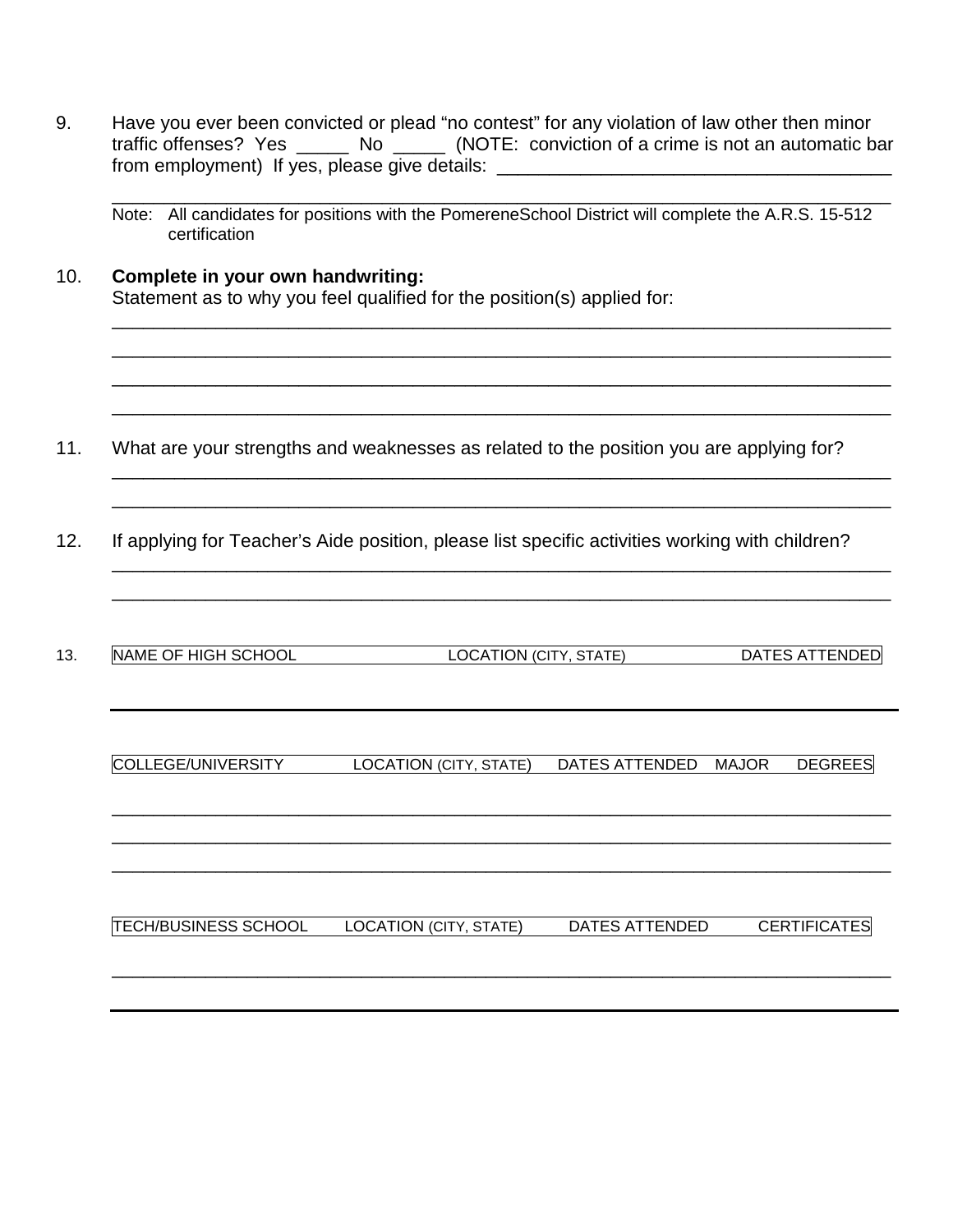# **EMPLOYMENT RECORD**

14. List in order, starting with your most recent employment:

|             | Location (City, State) ______________________   |                                                                                                                                                                                                                                                                                                                                       |                                                   |
|-------------|-------------------------------------------------|---------------------------------------------------------------------------------------------------------------------------------------------------------------------------------------------------------------------------------------------------------------------------------------------------------------------------------------|---------------------------------------------------|
|             |                                                 | To                                                                                                                                                                                                                                                                                                                                    | <u> 1980 - Andrea Andrew Maria (b. 1980)</u>      |
|             |                                                 |                                                                                                                                                                                                                                                                                                                                       |                                                   |
|             |                                                 |                                                                                                                                                                                                                                                                                                                                       |                                                   |
|             | Location (City, State) ______________________   |                                                                                                                                                                                                                                                                                                                                       | Phone __________________________                  |
|             | Dates Employed From ________________            | To                                                                                                                                                                                                                                                                                                                                    | <u> 1980 - Andrea Brand, amerikansk politik (</u> |
|             |                                                 |                                                                                                                                                                                                                                                                                                                                       |                                                   |
|             |                                                 |                                                                                                                                                                                                                                                                                                                                       |                                                   |
|             | Location (City, State) ________________________ |                                                                                                                                                                                                                                                                                                                                       | Phone _________________________                   |
|             |                                                 | To                                                                                                                                                                                                                                                                                                                                    | <u> 1980 - Andrea Andrew Maria III (m. 1951)</u>  |
|             |                                                 |                                                                                                                                                                                                                                                                                                                                       |                                                   |
| <b>NAME</b> | <b>TITLE</b>                                    | PRESENT ADDRESS                                                                                                                                                                                                                                                                                                                       | PHONE NUMBER                                      |
|             |                                                 |                                                                                                                                                                                                                                                                                                                                       |                                                   |
|             | employer without your permission.               | I hereby authorize each person, school district, firm, and corporation listed on my<br>application to answer any questions that may be asked and to give information<br>that may be sought concerning this application, my work habits, character or<br>skills. The Pomerene Elementary School District will not contact your current |                                                   |
|             |                                                 | If presently employed, may we contact your present employer? Yes ______ No _____                                                                                                                                                                                                                                                      |                                                   |
|             |                                                 | Why do you want to work for the Pomerene Elementary School District?                                                                                                                                                                                                                                                                  |                                                   |